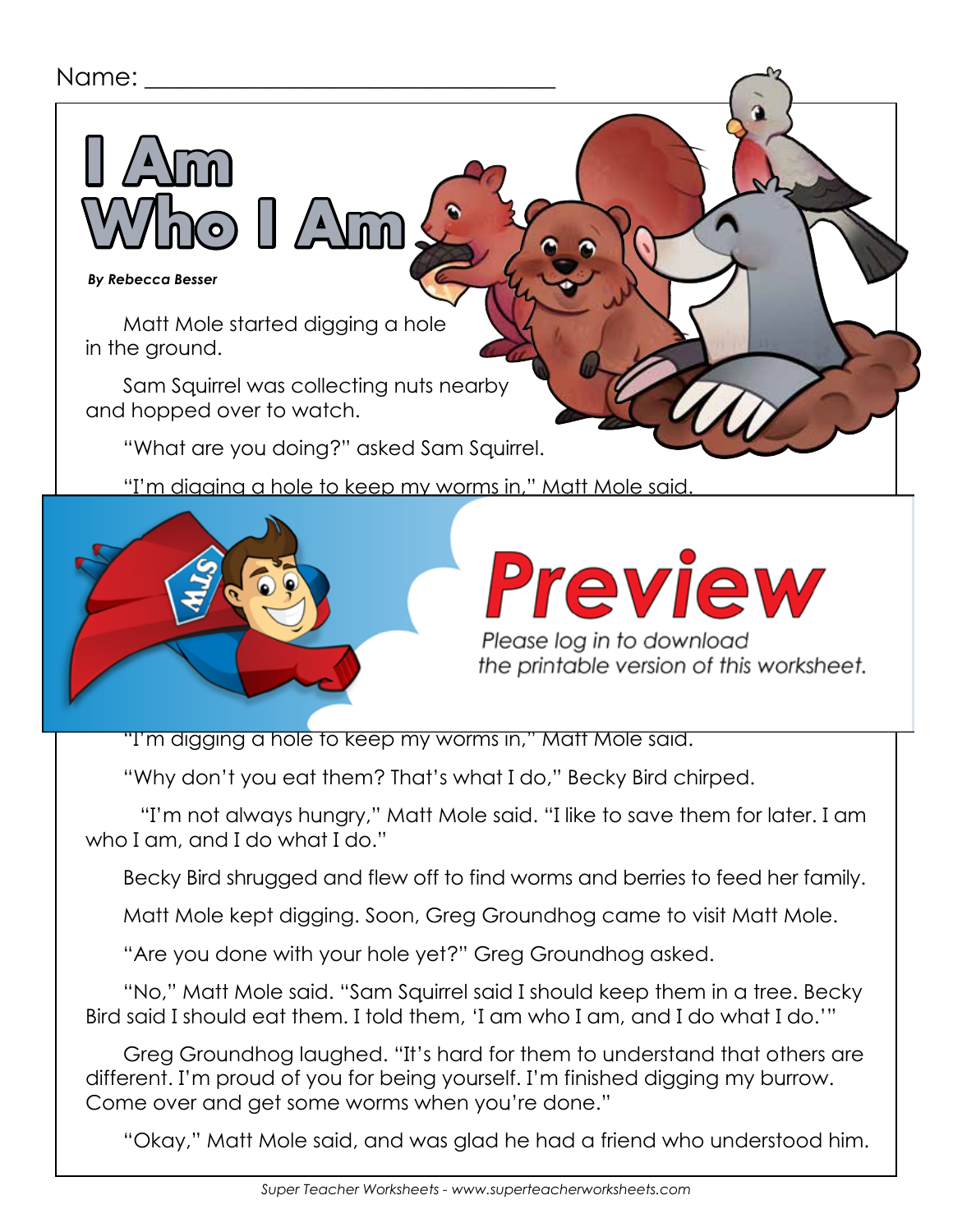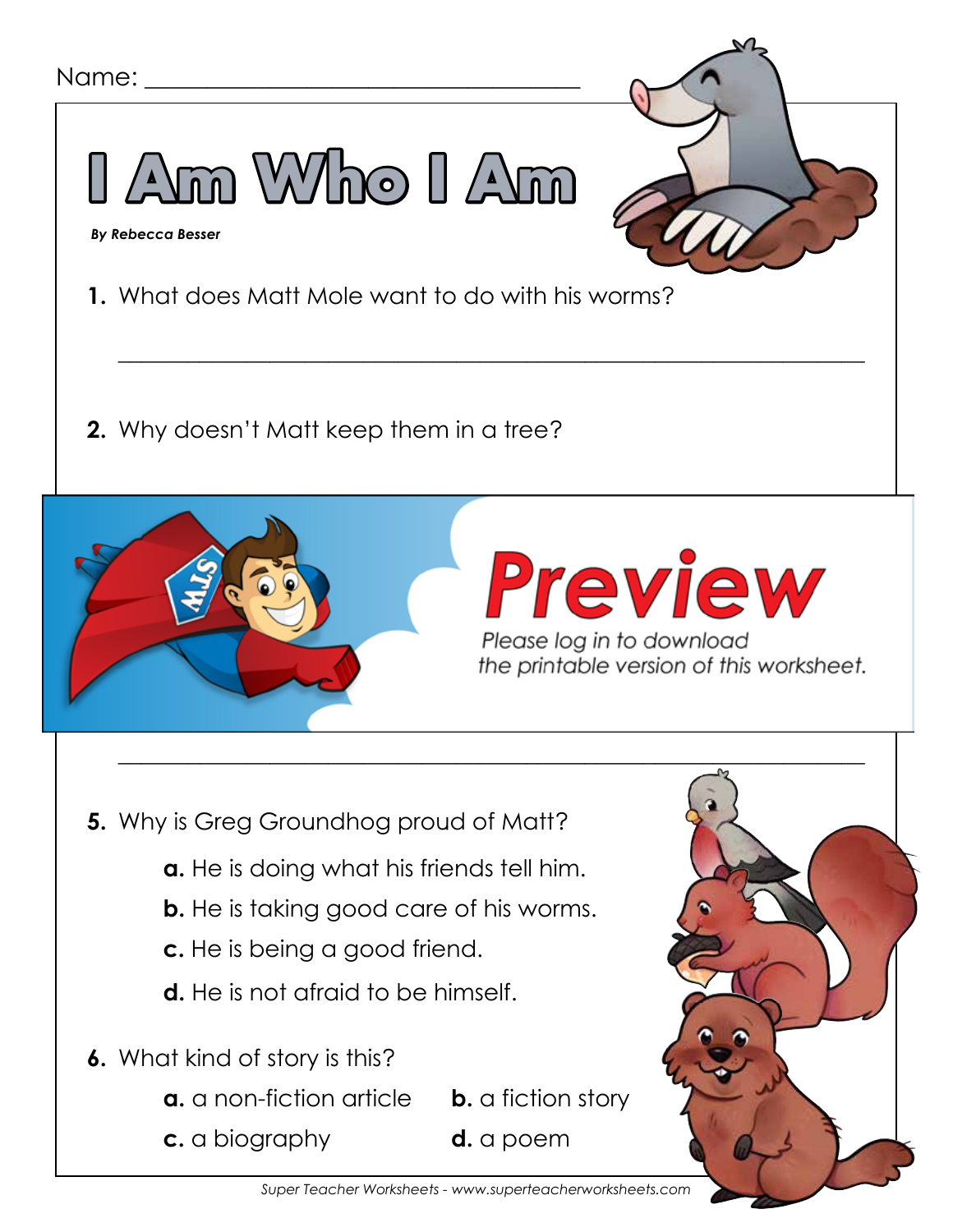

| W            | H | B                         | $\mathbf O$ | N | M            | A           | $\mathsf{C}$ | G                       | G            |
|--------------|---|---------------------------|-------------|---|--------------|-------------|--------------|-------------------------|--------------|
| $\mathsf{S}$ | Q | $\boldsymbol{\mathsf{U}}$ | I           | R | R            | Е           | L            | Q                       | A            |
| P            | K | R                         | N           | Е | P            | $\mathbf O$ | Z            | Е                       | $\mathsf{T}$ |
| U            | B | R                         | T           | G | $\mathbf O$  | L           | M            | Z                       | Н            |
| Y            | Q | $\mathbf O$               | A           | H | R            | K           | $\mathbf O$  | U                       | E            |
| P            | A | W                         | L           | P | $\mathsf{S}$ | Y           | L            | $\overline{\mathsf{V}}$ | R            |
| $\mathbf O$  | D | I                         | F           | F | E.           | R           | Е            | N                       |              |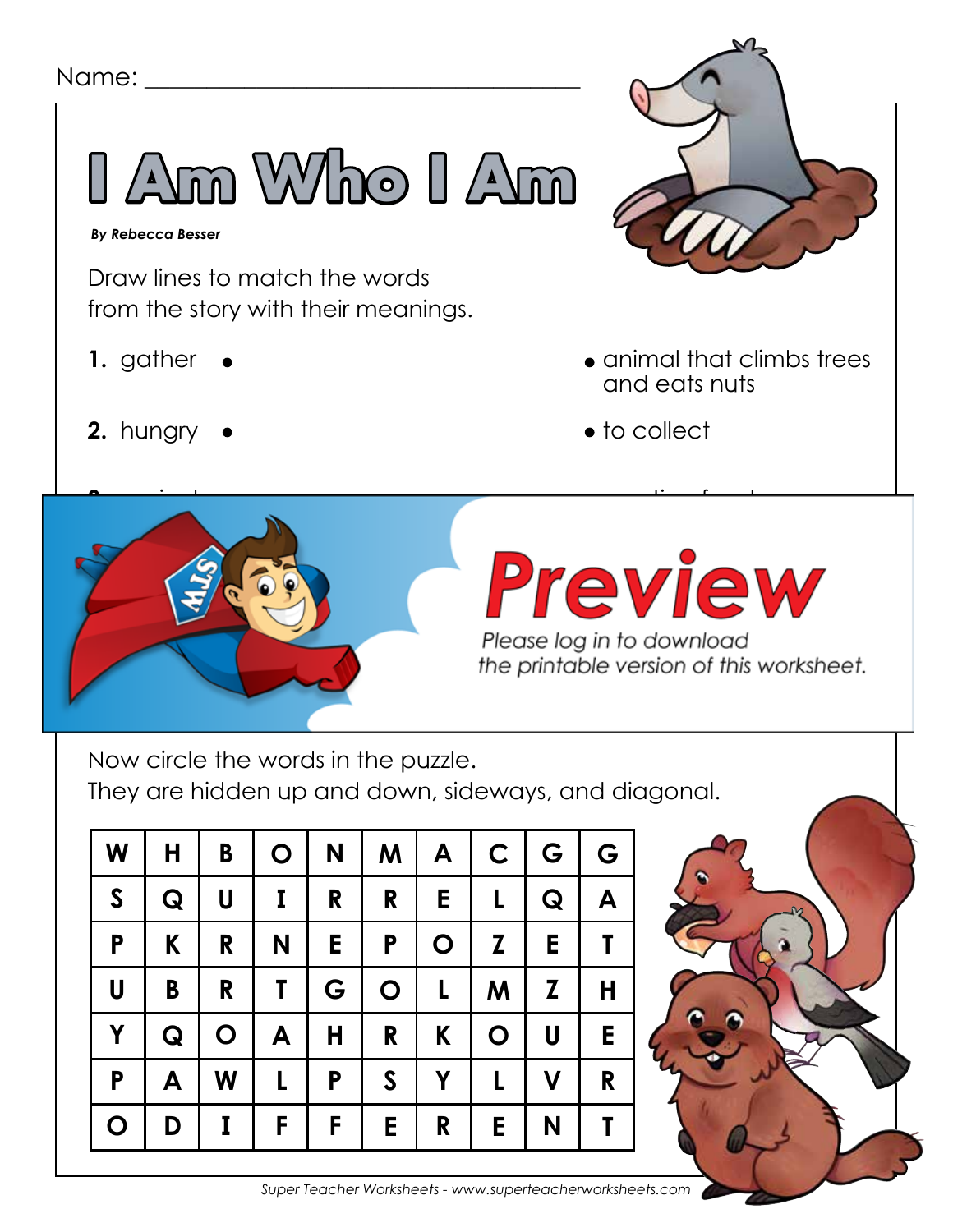

 *By Rebecca Besser*

### **Class activities you may want to try.**

- **1.** Read other fables, such as the "Ant and the Grasshopper," or the "Tortoise and the Hare." Compare and contrast "I Am Who I Am" to other fables.
- **2.** Search for photos of moles, groundhogs, squirrels, and birds online. Students may be surprised to see what a real mole looks like.



# *you search for "moles" online, you may get some other types of*

Please log in to download<br>the printable version of this worksheet.

can draw a different part of the story and write a sentence or two about the picture.

- **5.** Discuss, write about and/or draw the different homes of each animal in the story.
	- mole underground tunnel
	- groundhog burrow
	- squirrel nest
	- bird nest

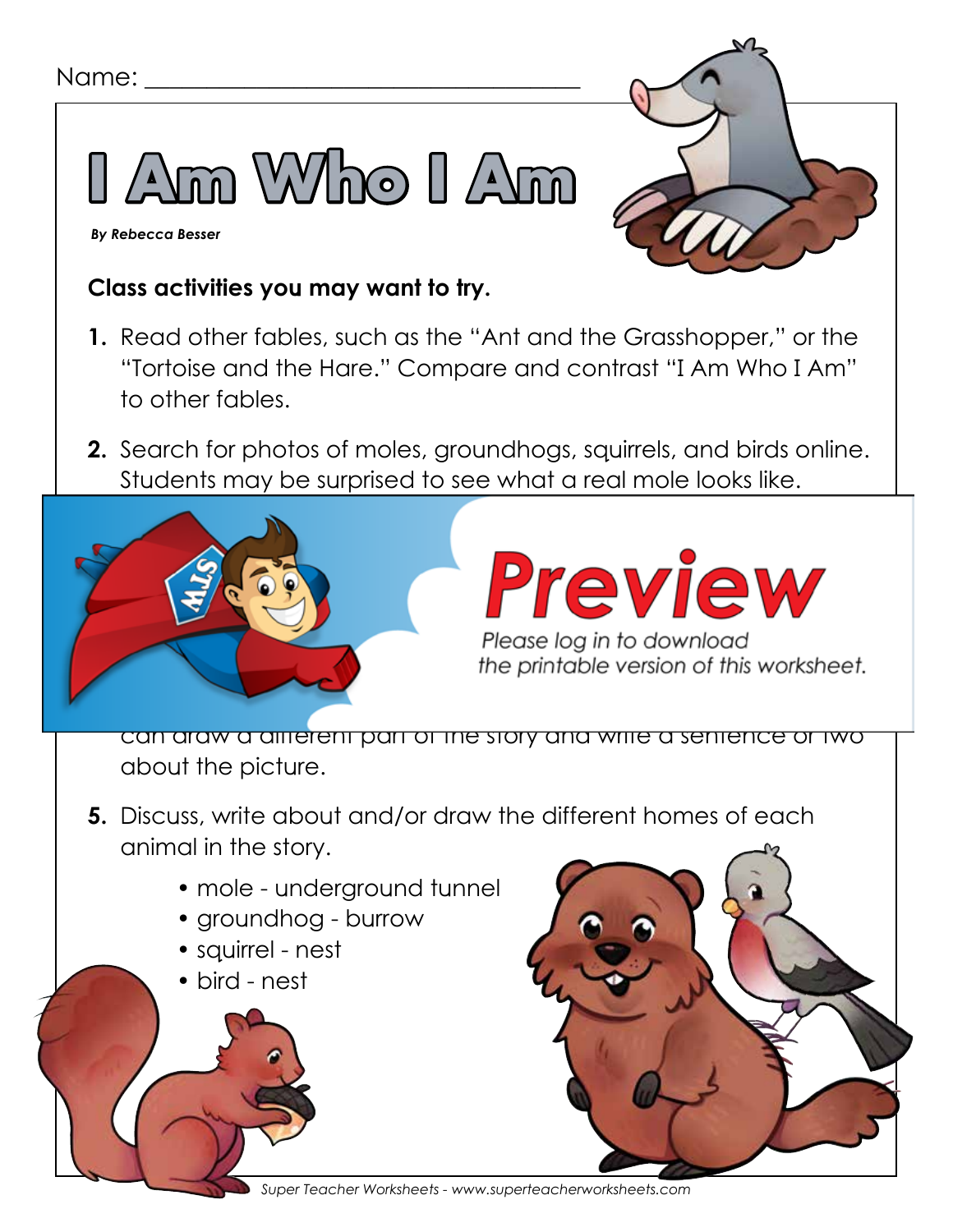### **ANSWER KEY I Am Who I Am**  *By Rebecca Besser***1.** What does Matt Mole want to do with his worms? Dig a hole and keep his worms in it. **2.** Why doesn't Matt keep them in a tree? **He can't climb trees.** \_\_\_\_\_\_\_\_\_\_\_\_\_\_\_\_\_\_\_\_\_\_\_\_\_\_\_\_\_\_\_\_\_\_\_\_\_\_\_\_\_\_\_\_\_\_\_\_\_\_\_\_\_\_\_\_\_\_\_\_\_\_\_\_ Preview **3.** Why doesn't matter that the same of the same of the same of the same of the same of the same of the same of the same of the same of the same of the same of the same of the same of the same of the same of the same of t **He is not hungry.** the printable version of this worksheet. **4.** What is the setting of this story? Outside. Also accept: In a forest, or similar nature answers. **5.** Why is Greg Groundhog proud of Matt? **a.** He is doing what his friends tell him. **b.** He is taking good care of his worms. **c.** He is being a good friend. **d. He is not afraid to be himself. 6.** What kind of story is this?

- **a.** a non-fiction article (**b.** a fiction story
- **c.** a biography **d.** a poem